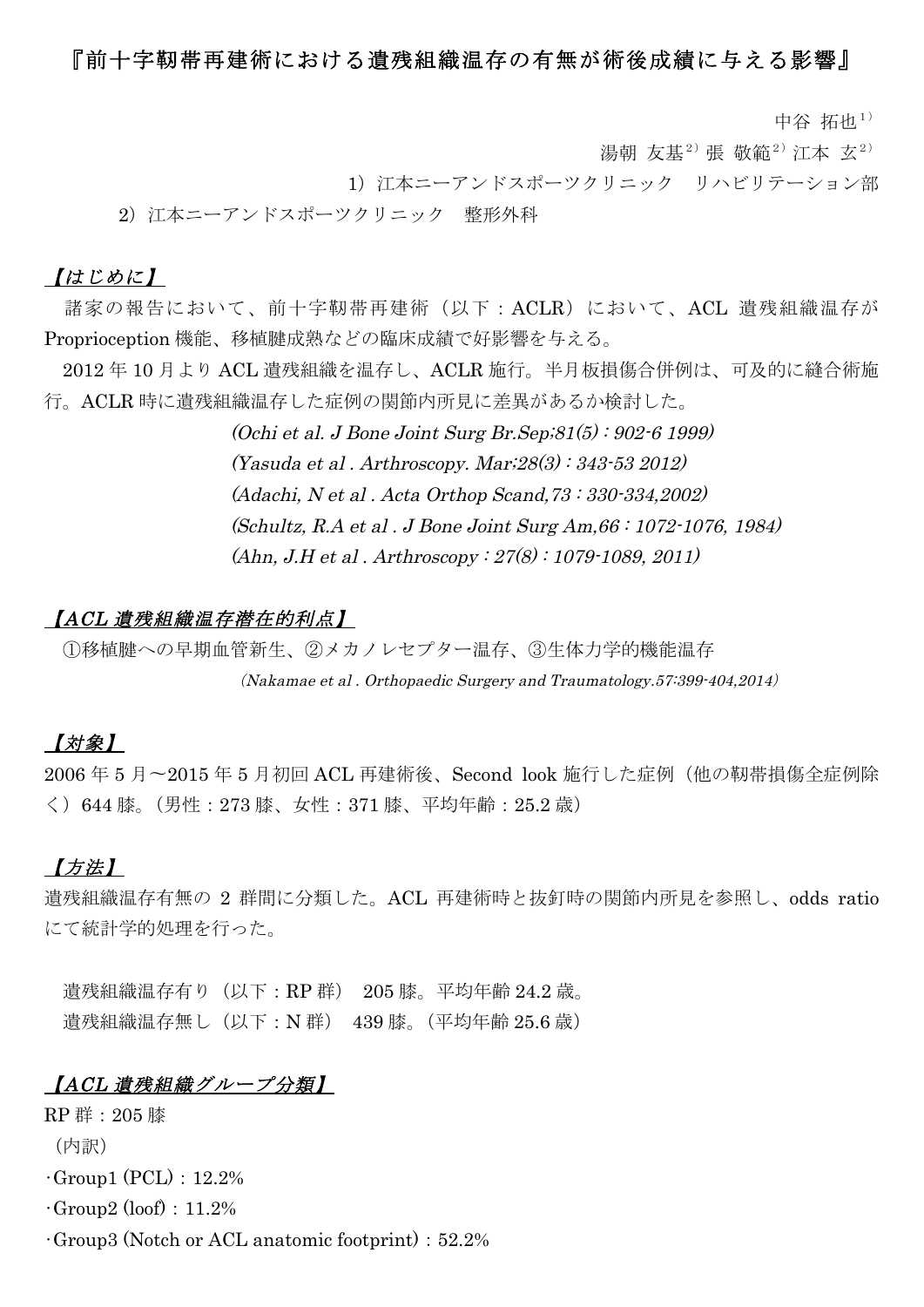### 【結果】

| 項目                                             | Odds Ratio |
|------------------------------------------------|------------|
| second look 時に半月板損傷を認めた症例<br>1ACL 再建時に半月板損傷無く、 | 0.16       |
| ②ACL 再建時に内側半月板縫合し、second look 時に再処置を認めた症例      | 0.81       |
| 3ACL 再建時に外側半月板縫合し、second look 時に再処置を認めた症例      | 0.89       |
| 4ACL 再建時に内外側半月板縫合し、second look 時に再処置を認めた症例     | 0.5        |
| 5ACL 再建時に軟骨損傷無く、second look 時に軟骨損傷認めた症例        | 1.41       |
| ⑥ACL 再断裂                                       | 0.93       |

※①〜④と⑥は、RP 群が減少傾向であった。⑤は、RP 群増加傾向であった。

## 【考察】

### 『 Remnant Preservation 』

Proprioception 機能、移植腱成熟など臨床成績で好影響。

(Ochi et al . J Bone Joint Surg Br.Sep;81(5) : 902-6 1999) (Yasuda et al . Arthroscopy. Mar;28(3) : 343-53 2012) (Adachi, N et al . Acta Orthop Scand,73 : 330-334,2002) (Schultz, R.A et al . J Bone Joint Surg Am,66 : 1072-1076, 1984) (Ahn, J.H et al . Arthroscopy : 27(8) : 1079-1089, 2011)

### 『 ACLR 時の半月板縫合成績 』

ACL 再建術による膝安定性が不良であれば、半月板縫合の成績不良。

(中田 et al . Journal of Minimally Invasive Orthpaedic Surgery 66:35-41,2013) ACL 再建術と同時に行う半月板縫合術は、半月板単独縫合術より成績良好。

(Ahn et al . Arthroscopy 20 : 936-945,2004)

### 『 半月板処置 (ACLR − / Second look +) 』

•Postoperatively , the mean anterior laxity 0.7mm

•Pivot-shift test was negative in 81.8% of the patiens

(Yasuda et al . Arthroscopy. Mar;28(3) : 343-53 2012) •RP 群が解剖学的付着部に近い骨孔設置が可能となり、正常膝に近い kinematics が半月板への力学 的ストレス軽減に少なからず影響している可能性があるのでは?

•ACL 遺残組織温存による ACL 再建術が二次的処置軽減に影響した可能性があるのでは?

### 『軟骨損傷』

半月板残存の違い、ACL 再建の術式、下肢筋力、後療法の影響が考えられるため、今後、詳細に 調査する必要があると考える。